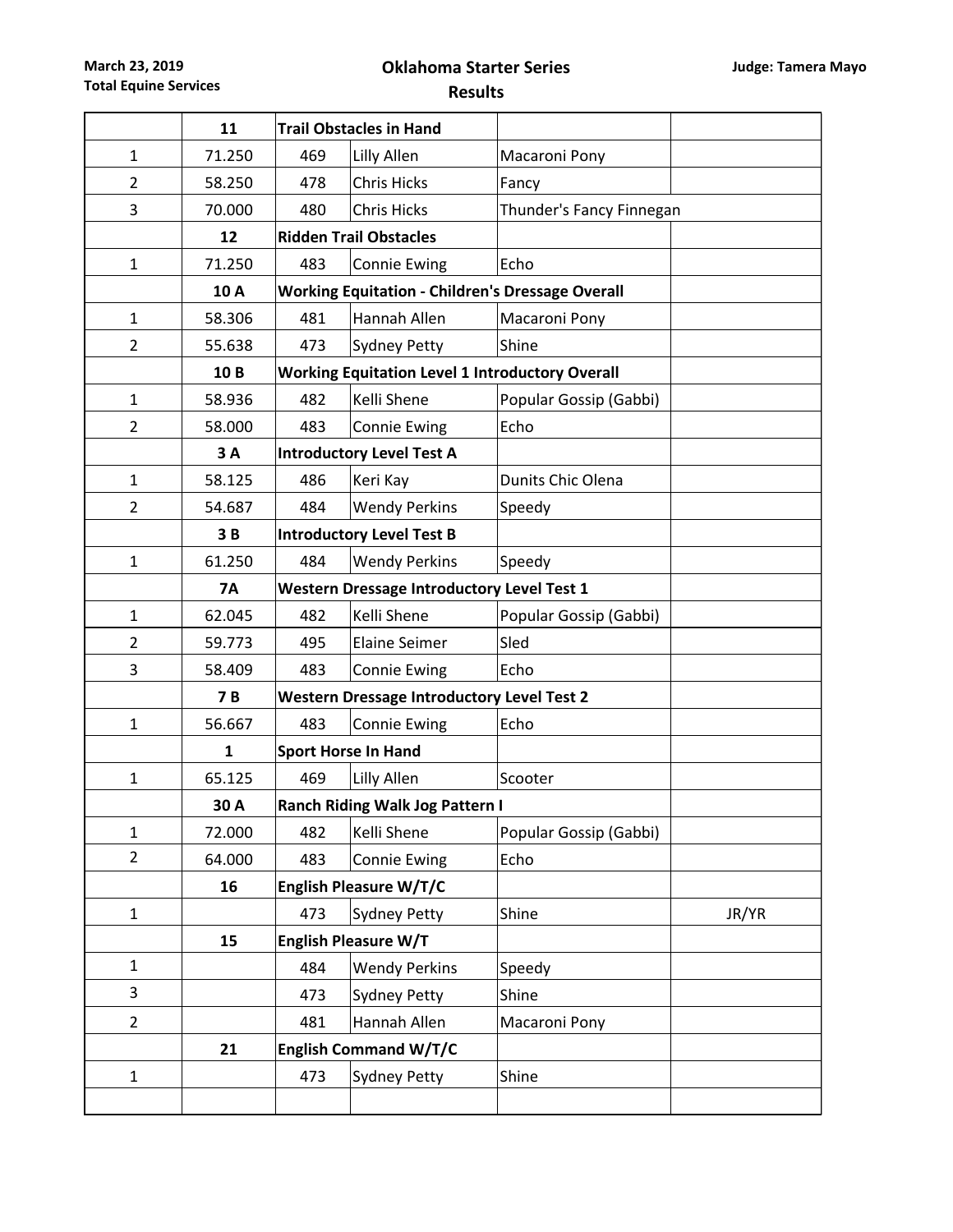**March 23, 2019 Total Equine Services**

## **Oklahoma Starter Series**

**Results**

|                | 22    |                                         | Western Pleasure W/J                 |               |  |  |  |  |  |  |
|----------------|-------|-----------------------------------------|--------------------------------------|---------------|--|--|--|--|--|--|
| $\mathbf{1}$   |       | 483                                     | <b>Connie Ewing</b>                  | Echo          |  |  |  |  |  |  |
|                | 24    | <b>Western Dressage Suitability W/J</b> |                                      |               |  |  |  |  |  |  |
| $\mathbf{1}$   |       | 483                                     | <b>Connie Ewing</b>                  | Echo          |  |  |  |  |  |  |
|                | 41    | <b>Leadline</b>                         |                                      |               |  |  |  |  |  |  |
| $\overline{2}$ |       | 469                                     | Lilly Allen                          | Scooter       |  |  |  |  |  |  |
| $\mathbf{1}$   |       | 500                                     | <b>Reese Petty</b>                   | Shine         |  |  |  |  |  |  |
|                | 17    |                                         | <b>Dressage Suitability W/T</b>      |               |  |  |  |  |  |  |
| $\mathbf{1}$   |       | 484                                     | <b>Wendy Perkins</b>                 | Speedy        |  |  |  |  |  |  |
|                | 19    |                                         | <b>English command (walk only)</b>   |               |  |  |  |  |  |  |
| $\mathbf{1}$   |       | 481                                     | Hannah Allen                         | Macaroni Pony |  |  |  |  |  |  |
| $\overline{2}$ |       | 500                                     | <b>Reese Petty</b>                   | Shine         |  |  |  |  |  |  |
|                | 20    |                                         | <b>English Command W/T</b>           |               |  |  |  |  |  |  |
| $\mathbf{1}$   |       | 473                                     | <b>Sydney Petty</b>                  | Shine         |  |  |  |  |  |  |
| $\overline{2}$ |       | 484                                     | <b>Wendy Perkins</b>                 | Speedy        |  |  |  |  |  |  |
| 3              |       | Hannah Allen<br>481                     |                                      | Macaroni Pony |  |  |  |  |  |  |
|                | 36    |                                         | <b>Egg and Spoon Race</b>            |               |  |  |  |  |  |  |
| $\mathbf{1}$   |       | 473                                     | <b>Sydney Petty</b>                  | Shine         |  |  |  |  |  |  |
| $\overline{2}$ |       | Hannah Allen<br>481                     |                                      | Macaroni Pony |  |  |  |  |  |  |
|                | 37    |                                         | Flag Race (no canter/lope)           |               |  |  |  |  |  |  |
| $\mathbf{1}$   | 22.33 | 483                                     | <b>Connie Ewing</b>                  | Echo          |  |  |  |  |  |  |
| $\overline{2}$ | 27.81 | 481                                     | Hannah Allen                         | Macaroni Pony |  |  |  |  |  |  |
| 3              | 32.53 | 473                                     | <b>Sydney Petty</b>                  | Shine         |  |  |  |  |  |  |
|                | 39    |                                         | Keyhole (no canter/lope)             |               |  |  |  |  |  |  |
| $\mathbf{1}$   | 18.96 | 483                                     | <b>Connie Ewing</b>                  | Echo          |  |  |  |  |  |  |
| $\overline{2}$ | 21.80 | 473                                     | <b>Sydney Petty</b>                  | Shine         |  |  |  |  |  |  |
| 3              | 26.17 | 481                                     | Hannah Allen                         | Macaroni Pony |  |  |  |  |  |  |
|                | 41    |                                         | <b>Barrell Race (no canter/lope)</b> |               |  |  |  |  |  |  |
| $\mathbf{1}$   | 38.04 | 481                                     | Hannah Allen                         | Macaroni Pony |  |  |  |  |  |  |
| $\overline{2}$ | 38.73 | 473                                     | <b>Sydney Petty</b>                  | Shine         |  |  |  |  |  |  |
| 3              | 40.26 | 483                                     | <b>Connie Ewing</b>                  | Echo          |  |  |  |  |  |  |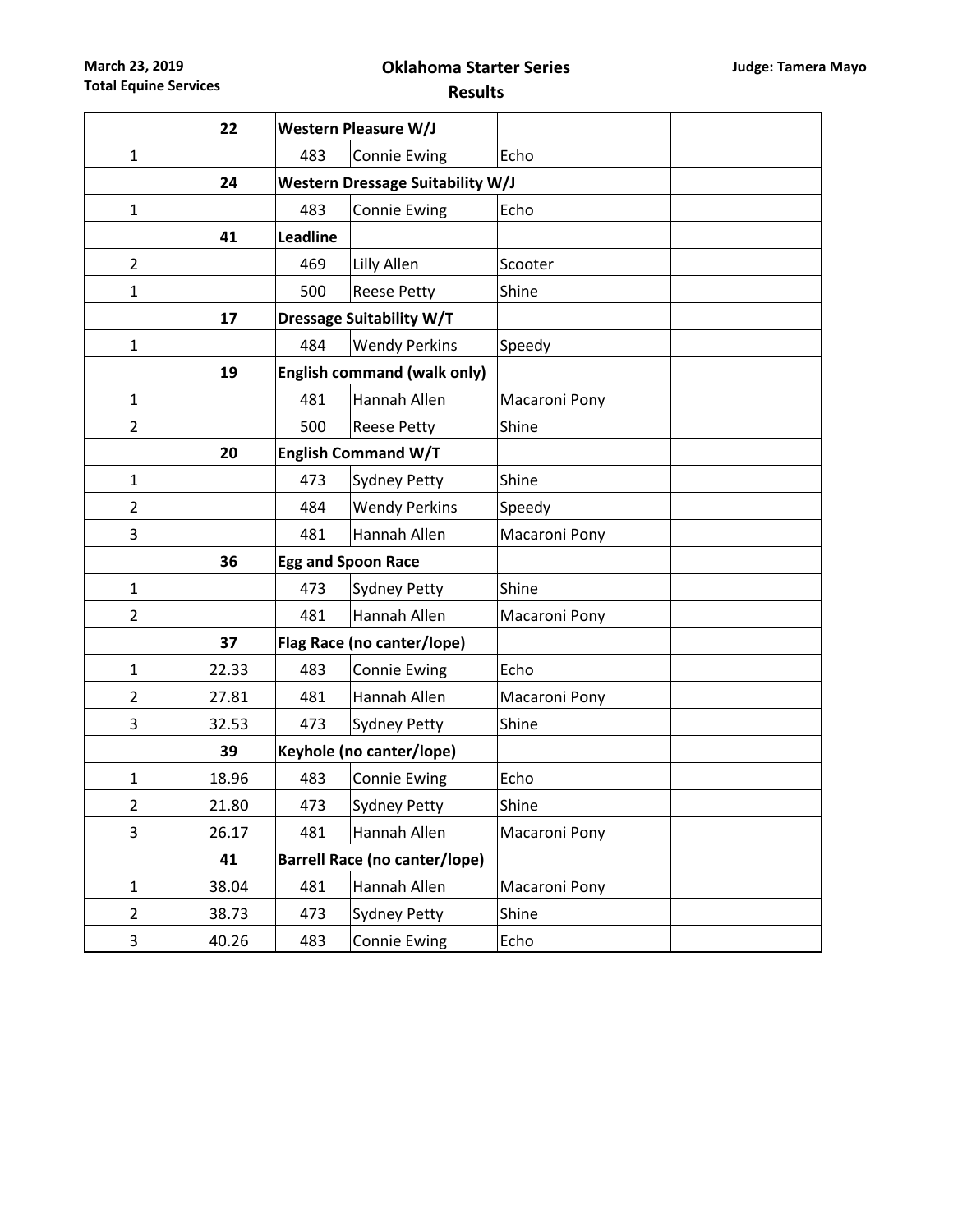## **United States Rules for Working Equitation FINAL COMPETITION PLACEMENT**

|          |                                                                                     |                |                                    |                |                         | Dresssage, EOH |                |                      |                   |                                          |                |                |  |  |  |
|----------|-------------------------------------------------------------------------------------|----------------|------------------------------------|----------------|-------------------------|----------------|----------------|----------------------|-------------------|------------------------------------------|----------------|----------------|--|--|--|
|          | <b>Competition Name: Oklahoma Starter Series I</b>                                  |                |                                    |                |                         |                |                | Date: March 23, 2019 |                   |                                          |                |                |  |  |  |
|          | Level/Division: Children's                                                          |                |                                    |                | Class No. 20 A          |                |                |                      | No of Competitors | $of \t 1$<br>$\mathbf 1$<br><b>Sheet</b> |                |                |  |  |  |
|          | Rider Name/No. 481<br>Hannah Allen<br>Horse Name/No.<br>Official's<br>Macaroni Pony |                | Rider Name/No.<br>473 Sydney Petty |                | Rider Name/No.          |                | Rider Name/No. |                      | Rider Name/No.t   |                                          | Rider Name/No. |                |  |  |  |
| Approval |                                                                                     |                |                                    |                | Horse Name/No.<br>Shine |                | Horse Name/No  | Horse Name/No.       |                   | Horse Name/No.                           |                | Horse Name/No. |  |  |  |
|          | <b>DRESSAGE</b>                                                                     |                |                                    |                |                         |                |                |                      |                   |                                          |                |                |  |  |  |
|          | Percentage                                                                          |                | 61.944                             |                | 56.94                   |                |                |                      |                   |                                          |                |                |  |  |  |
|          | <b>Total Collective</b><br>Marks                                                    |                | 47                                 |                | 42                      |                |                |                      |                   |                                          |                |                |  |  |  |
|          | Placing                                                                             |                | $\mathbf{1}$                       |                | $\overline{2}$          |                |                |                      |                   |                                          |                |                |  |  |  |
|          | Points                                                                              |                | $\overline{3}$                     |                | $\mathbf{1}$            |                |                |                      |                   |                                          |                |                |  |  |  |
|          | <b>EASE OF</b><br><b>HANDLING</b>                                                   |                |                                    |                |                         |                |                |                      |                   |                                          |                |                |  |  |  |
|          | Percentage                                                                          | 54.667         |                                    | 54.333         |                         |                |                |                      |                   |                                          |                |                |  |  |  |
|          | <b>Total Collective</b><br>Marks                                                    | 38             |                                    | 34             |                         |                |                |                      |                   |                                          |                |                |  |  |  |
|          | Total No. of 0's                                                                    | $\mathbf{1}$   |                                    | $\pmb{0}$      |                         |                |                |                      |                   |                                          |                |                |  |  |  |
|          | Placing                                                                             | $\mathbf{1}$   |                                    | $\overline{2}$ |                         |                |                |                      |                   |                                          |                |                |  |  |  |
|          | Points                                                                              | $\mathfrak{Z}$ |                                    | $\mathbf{1}$   |                         |                |                |                      |                   |                                          |                |                |  |  |  |
|          | <b>DRESSAGE/EOH</b><br>POINT TOTAL                                                  | 58.306         |                                    | 55.638         |                         |                |                |                      |                   |                                          |                |                |  |  |  |
|          | <b>SPEED</b>                                                                        |                |                                    |                |                         |                |                |                      |                   |                                          |                |                |  |  |  |
|          | <b>Elapsed Time</b>                                                                 |                |                                    |                |                         |                |                |                      |                   |                                          |                |                |  |  |  |
|          | Penalty/Bonus                                                                       |                |                                    |                |                         |                |                |                      |                   |                                          |                |                |  |  |  |
|          | <b>Final Time</b>                                                                   |                |                                    |                |                         |                |                |                      |                   |                                          |                |                |  |  |  |
|          | Placing                                                                             |                |                                    |                |                         |                |                |                      |                   |                                          |                |                |  |  |  |
|          | Points                                                                              |                |                                    |                |                         |                |                |                      |                   |                                          |                |                |  |  |  |
|          | <b>TOTAL POINTS</b>                                                                 | $6\phantom{a}$ |                                    | $\overline{2}$ |                         |                |                |                      |                   |                                          |                |                |  |  |  |
|          | No of<br><b>DQs/Scratches</b>                                                       | $\pmb{0}$      |                                    | $\pmb{0}$      |                         |                |                |                      |                   |                                          |                |                |  |  |  |
|          | <b>FINAL PLACE</b>                                                                  | $\mathbf{1}$   |                                    | $\overline{2}$ |                         |                |                |                      |                   |                                          |                |                |  |  |  |

Rev 2.2, 17 Dec 2018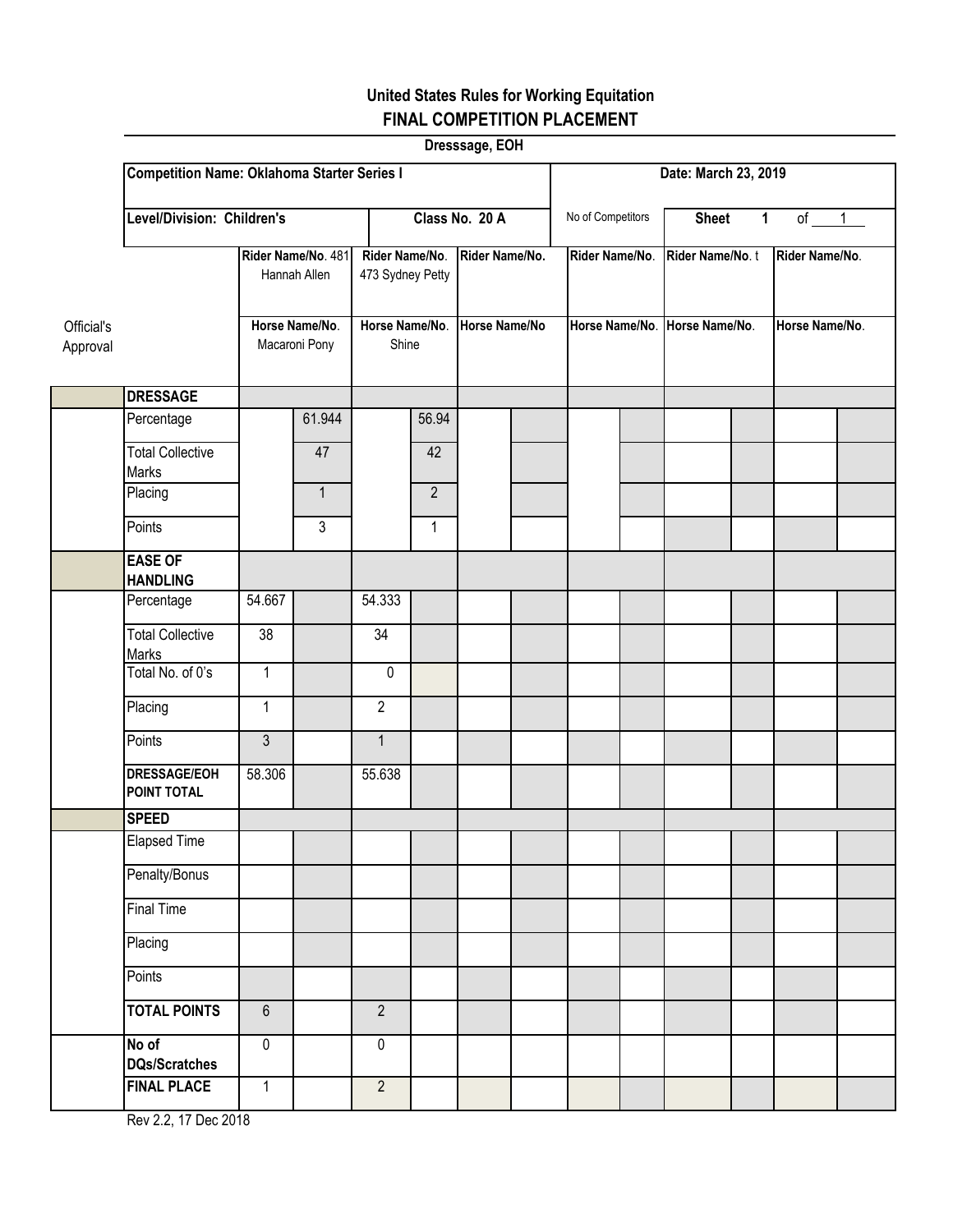## **United States Rules for Working Equitation Class Results Tally**

| Competition Name: Oklahoma Starter Series I            |                                                                               |  |                                                              |  |                                  |  |                                                      | Date: March 23, 2019 |                                  |  |                                  |  |  |
|--------------------------------------------------------|-------------------------------------------------------------------------------|--|--------------------------------------------------------------|--|----------------------------------|--|------------------------------------------------------|----------------------|----------------------------------|--|----------------------------------|--|--|
| Level/Division: Level 1 Introductory<br>Class No. 10 G |                                                                               |  |                                                              |  |                                  |  | <b>Sheet</b><br>$\mathbf{1}$<br>of $1$               |                      |                                  |  |                                  |  |  |
|                                                        | Rider Name/No. 482<br>Kelli Shene<br>Horse Name/No.<br>Popular Gossip (Gabby) |  | Rider Name/No.<br>483 Connie Ewing<br>Horse Name/No.<br>Echo |  | Rider Name/No.<br>Horse Name/No. |  | <b>Rider</b><br>Name/No.<br><b>Horse</b><br>Name/No. |                      | Rider Name/No.<br>Horse Name/No. |  | Rider Name/No.<br>Horse Name/No. |  |  |
|                                                        |                                                                               |  |                                                              |  |                                  |  |                                                      |                      |                                  |  |                                  |  |  |
| <b>DRESSAGE</b>                                        |                                                                               |  |                                                              |  |                                  |  |                                                      |                      |                                  |  |                                  |  |  |
| Percentage                                             | 52.541                                                                        |  | 60                                                           |  |                                  |  |                                                      |                      |                                  |  |                                  |  |  |
| <b>Total Collective Marks</b>                          | 41                                                                            |  | 42                                                           |  |                                  |  |                                                      |                      |                                  |  |                                  |  |  |
| Placing                                                | $\overline{2}$                                                                |  | $\mathbf{1}$                                                 |  |                                  |  |                                                      |                      |                                  |  |                                  |  |  |
| Points                                                 | $\mathbf{1}$                                                                  |  | 3                                                            |  |                                  |  |                                                      |                      |                                  |  |                                  |  |  |
| <b>EASE OF HANDLING</b>                                |                                                                               |  |                                                              |  |                                  |  |                                                      |                      |                                  |  |                                  |  |  |
| Percentage                                             | 65.333                                                                        |  | 56                                                           |  |                                  |  |                                                      |                      |                                  |  |                                  |  |  |
| <b>Total Collective Marks</b>                          | 38                                                                            |  | 36.5                                                         |  |                                  |  |                                                      |                      |                                  |  |                                  |  |  |
| Total No. of 0's                                       | $\pmb{0}$                                                                     |  | $\mathbf{1}$                                                 |  |                                  |  |                                                      |                      |                                  |  |                                  |  |  |
| Placing                                                | $\mathbf{1}$                                                                  |  | $\overline{2}$                                               |  |                                  |  |                                                      |                      |                                  |  |                                  |  |  |
| Points                                                 | $\mathfrak{Z}$                                                                |  | $\mathbf{1}$                                                 |  |                                  |  |                                                      |                      |                                  |  |                                  |  |  |
| DRESSAGE/EOH POINT 58.936<br><b>TOTAL</b>              |                                                                               |  | 58                                                           |  |                                  |  |                                                      |                      |                                  |  |                                  |  |  |
| <b>SPEED</b>                                           |                                                                               |  |                                                              |  |                                  |  |                                                      |                      |                                  |  |                                  |  |  |
| Elapsed Time                                           |                                                                               |  |                                                              |  |                                  |  |                                                      |                      |                                  |  |                                  |  |  |
| Penalty/Bonus                                          |                                                                               |  |                                                              |  |                                  |  |                                                      |                      |                                  |  |                                  |  |  |
| Final Time                                             |                                                                               |  |                                                              |  |                                  |  |                                                      |                      |                                  |  |                                  |  |  |
| Placing                                                |                                                                               |  |                                                              |  |                                  |  |                                                      |                      |                                  |  |                                  |  |  |
| Points                                                 |                                                                               |  |                                                              |  |                                  |  |                                                      |                      |                                  |  |                                  |  |  |
| <b>TOTAL POINTS</b>                                    | $\overline{4}$                                                                |  | $\overline{4}$                                               |  |                                  |  |                                                      |                      |                                  |  |                                  |  |  |
| <b>FINAL PLACE</b>                                     | $\mathbf{1}$                                                                  |  | $\overline{2}$                                               |  |                                  |  |                                                      |                      |                                  |  |                                  |  |  |
| <b>AVERAGE</b><br><b>EOH/DRESSAGE</b><br><b>SCORE</b>  |                                                                               |  |                                                              |  |                                  |  |                                                      |                      |                                  |  |                                  |  |  |

Rev 1, 1 Dec 2017